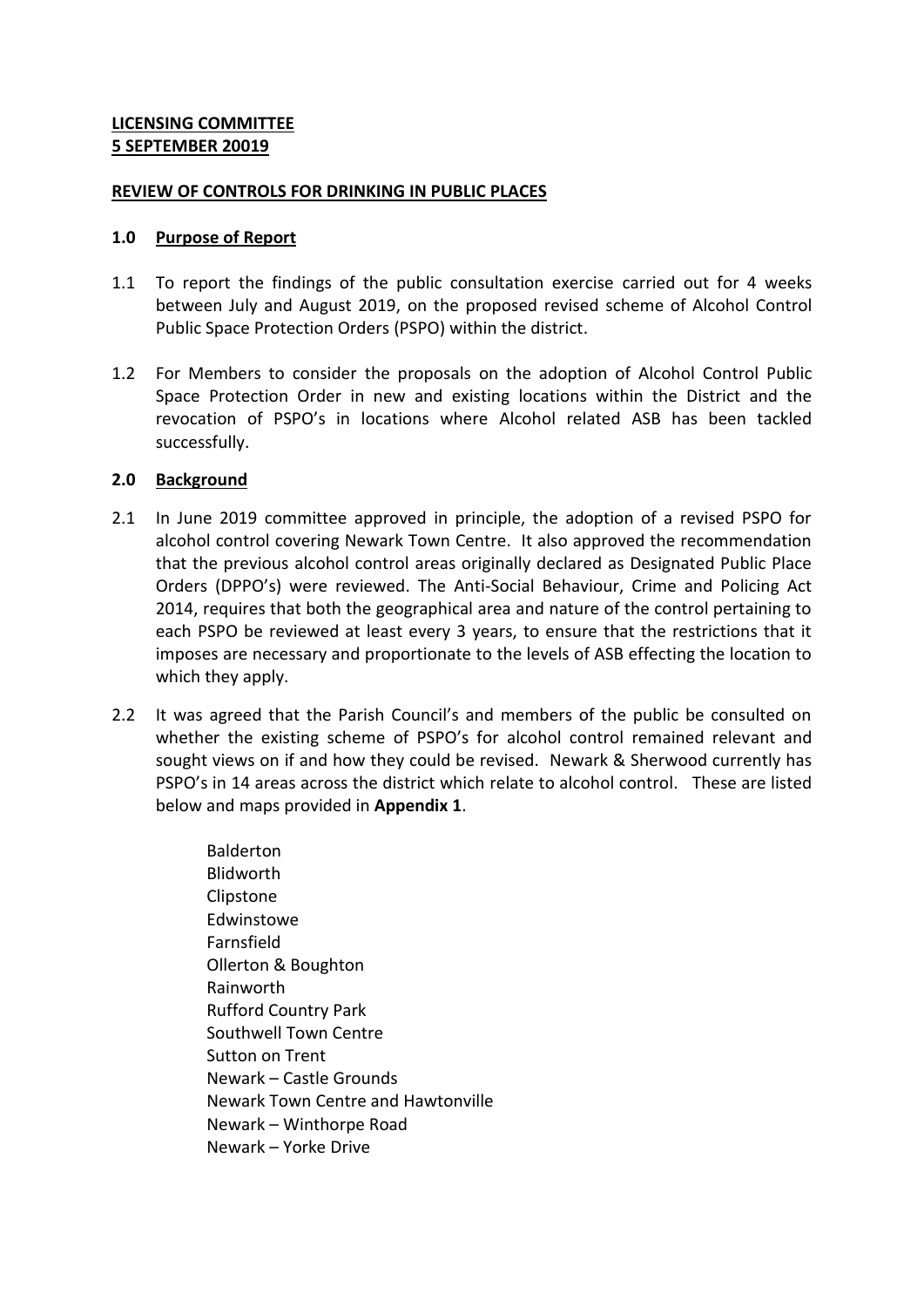- 2.3 The Order requires that any person who is drinking alcohol and is causing or likely to cause a nuisance or antisocial behaviour, must at an authorised officer's request:
	- Leave the area covered by the PSPO
	- Hand over any open alcohol containers or throw away any alcohol containers
	- Stop drinking at that time within the declared area.
- 2.4 Failure to do so is an offense for which a Fixed Penalty Notice of £75.00 will be issued, non-payment can result in a fine of up to £1,000.
- 2.5 The Antisocial Behaviour Crime and Policing Act 2014 placed an obligation of Local Authorities to review their PSPO's at least every 3 years. This review is necessary to comply with this requirement under the Act.

## **3.0 Introduction**

- 3.1 The initial review, has been carried out in accordance with Government Guidance and has considered if the geographical area and specific controls enforced under the PSPO are still necessary and appropriate based on a review of the evidence of existing and likely ASB. PSPO's cannot be used as a pre-emptive control. As a result of this review committee may come to one of the following conclusions:
	- The location and type of alcohol related ASB remains the same and the terms of the PSPO should remain inforce.
	- The location or nature of the ASB has changed and the terms of the PSPO should be revised to reflect this change.
	- ASB no longer exists and the PSPO should be revoked.
- 3.2 As recorded at the previous committee, evidence has been sought from Police and Crime Commissioner Crime statistics, Bassett Law and Newark and Sherwood Community Safety Partnership's ASB Assessments and Performance Report, and a review of calls for service from the Public Protections Team. Detailed conversations have taken place with the District Commander of the Police, and their recommendations have been included in the proposals.
- 3.3 Committee agreed that wider consultation was carried out to establish the public's view on which the points listed at paragraph 3.1 above, should apply to each of the 14 existing PSPO's. The Public Consultation document is shown at **Appendix 2**

### 3.4 **Previous Consultation Responses.**

3.5 With regards to Newark the broad view of the Police, Community Safety Partnership and Town Council is that alcohol related ASB is not widespread across the district but there are some localised "Hot Spot" areas and these are predominantly in Newark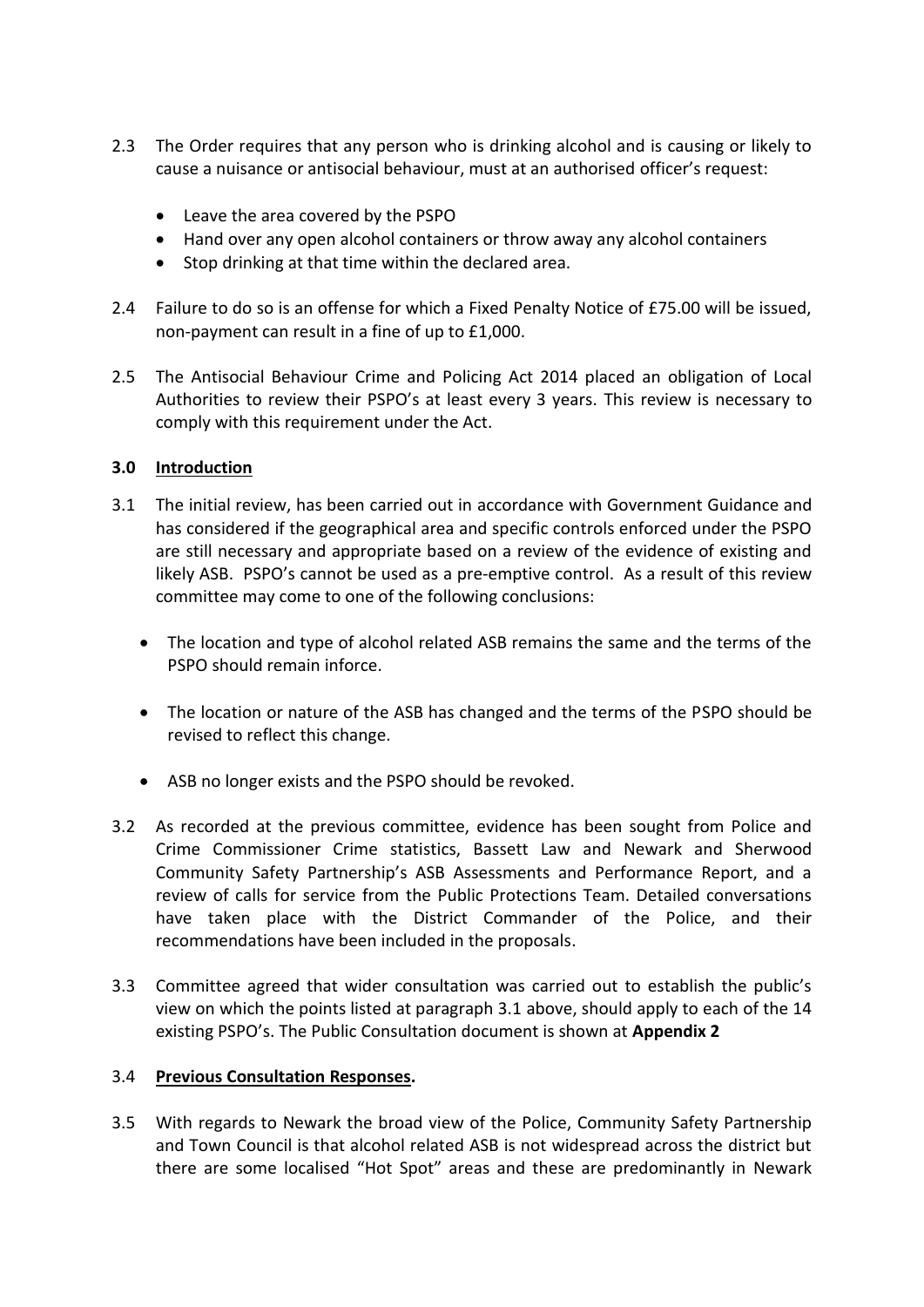Town Centre. Away from this location the majority of problems elsewhere in the District are not wide spread but rather associated with known individuals and intervention in these situations should be targeted at the individuals concerned rather than through the use of PSPO powers.

3.6 Newark Town Centre PSPO;

Consultation with the police and Newark Town Council confirmed that nuisance drinking in public places in Newark Town Centre is still a matter of concern. Views have been sought on the introduction of a Public Space Protection Order to cover an amended area. A full review of Alcohol related ASB in the existing PSPO area has been carried out and based on statistics and agency/professional's views, two revised options are proposed for Newark; Option 1 is a targeted geographical area covering the Town Centre, Castle Grounds and Riverside Park, or Option 2, which covers a wider geographical area, to include the Town Centre, Castle Grounds and Riverside Park, as per Option 1, but extends to include Scone Park and along Farndon Road. Option 1 and Option 2 are identified in the areas outlined in red on the attached maps in **Appendix 3**.

Option 1 is the preferred option of the Community Safety Partnership and Town Council because it provides a targeted control in an area where alcohol related antisocial behaviour is of most concern. There is less evidence to support the need for a PSPO across the full area included in Option 2.

- 3.7 The public consultation exercise has been extended to include:
	- Police
	- Police and Crime Commissioners Office
	- Community Safety Partnership
	- **•** Businesses
	- Town and Parish Councils
	- Residents and Visitors
	- Agencies providing support to people with an alcohol dependency:
	- Framework.
	- Street Outreach Teams
	- EMAS
	- Social Care

The Parish Council PSPO's were reviewed as part of the recent Parish and Town Council survey, where all 27 Parish councils were asked their views on the prevalence of different types of anti-social behaviour which they experience in their Parishes. Only 6 stated that alcohol related nuisance is a problem within their Parish. The table below summarises the responses relating to alcohol related nuisance and includes the views of parishes with existing controls previously covered by a PSPO relating to alcohol control.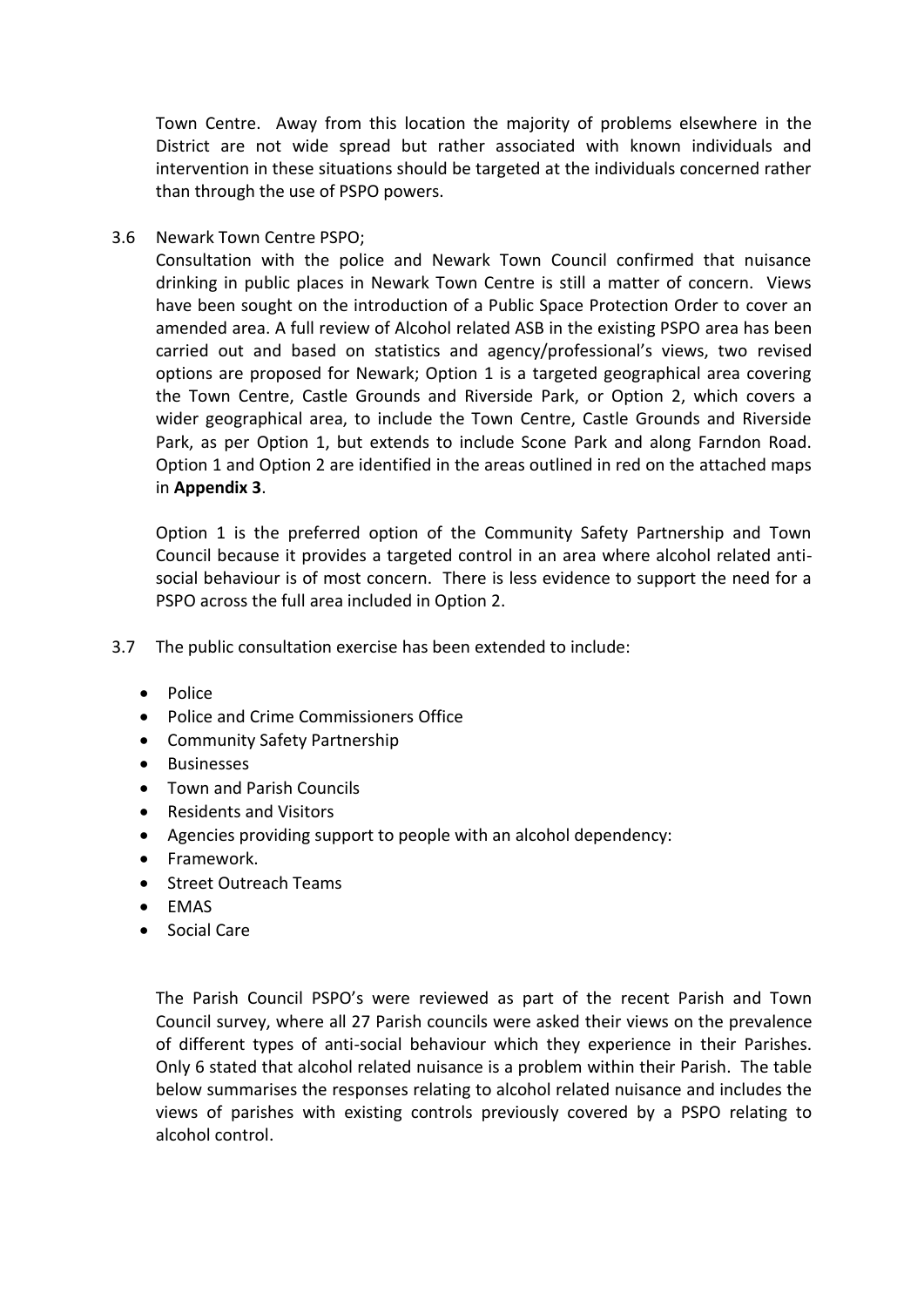|  |  |  | Table 1 - summary responses from Parish Pack Questionnaires |
|--|--|--|-------------------------------------------------------------|
|  |  |  |                                                             |

| Parish with DPPO in place                              | <b>Parish Pack Questionnaire response</b> |
|--------------------------------------------------------|-------------------------------------------|
| <b>Balderton</b>                                       | yes                                       |
| Blidworth                                              | no                                        |
| Clipstone                                              | yes                                       |
| Edwinstowe                                             | no                                        |
| Farnsfield                                             | no                                        |
| Rainworth                                              | yes                                       |
| <b>Rufford Country Park</b>                            | no                                        |
| Sutton on Trent                                        | no                                        |
|                                                        |                                           |
| <b>Parish</b><br>with<br>existing<br>no<br><b>DPPO</b> |                                           |
| Bilsthorpe                                             | yes                                       |
| Thurgaton                                              | yes                                       |
| Town Councils with DPPO<br>in place                    |                                           |
|                                                        | <b>Town Council response</b>              |
| Newark - Castle Grounds                                | yes                                       |
| <b>Newark Town Centre</b>                              | yes                                       |
| Newark - Winthorpe Road                                | no                                        |
| Newark - Yorke Drive                                   | no                                        |
| Southwell Town Centre                                  | yes                                       |
| Ollerton & Boughton                                    | yes                                       |

3.8 The Parishes were consulted by way of the Pack Questionnaires, with a specific question about concerns relating to alcohol related anti-social behaviour. Only 6 Parishes expressed concern, 4 of these previously had alcohol control measures under the DPPO's. This is a strong indication that alcohol related ASB no longer effects the existing PSPO areas in Blidworth, Edwinstowe, Farndon, Sutton on Trent and Rufford and these areas no longer require alcohol control measures to be introduced under a PSPO.

# 3.9 **Public Consultation Response to PSPO Proposals.**

3.10 As recorded in the previous committee report, the broad consensus of opinion from partners and Statutory Consultees was that it was still desirable to use of PSPO's to control alcohol consumption in Public Places, but that the areas previously declared as Designated Public Places no longer accurately reflected the exact locations where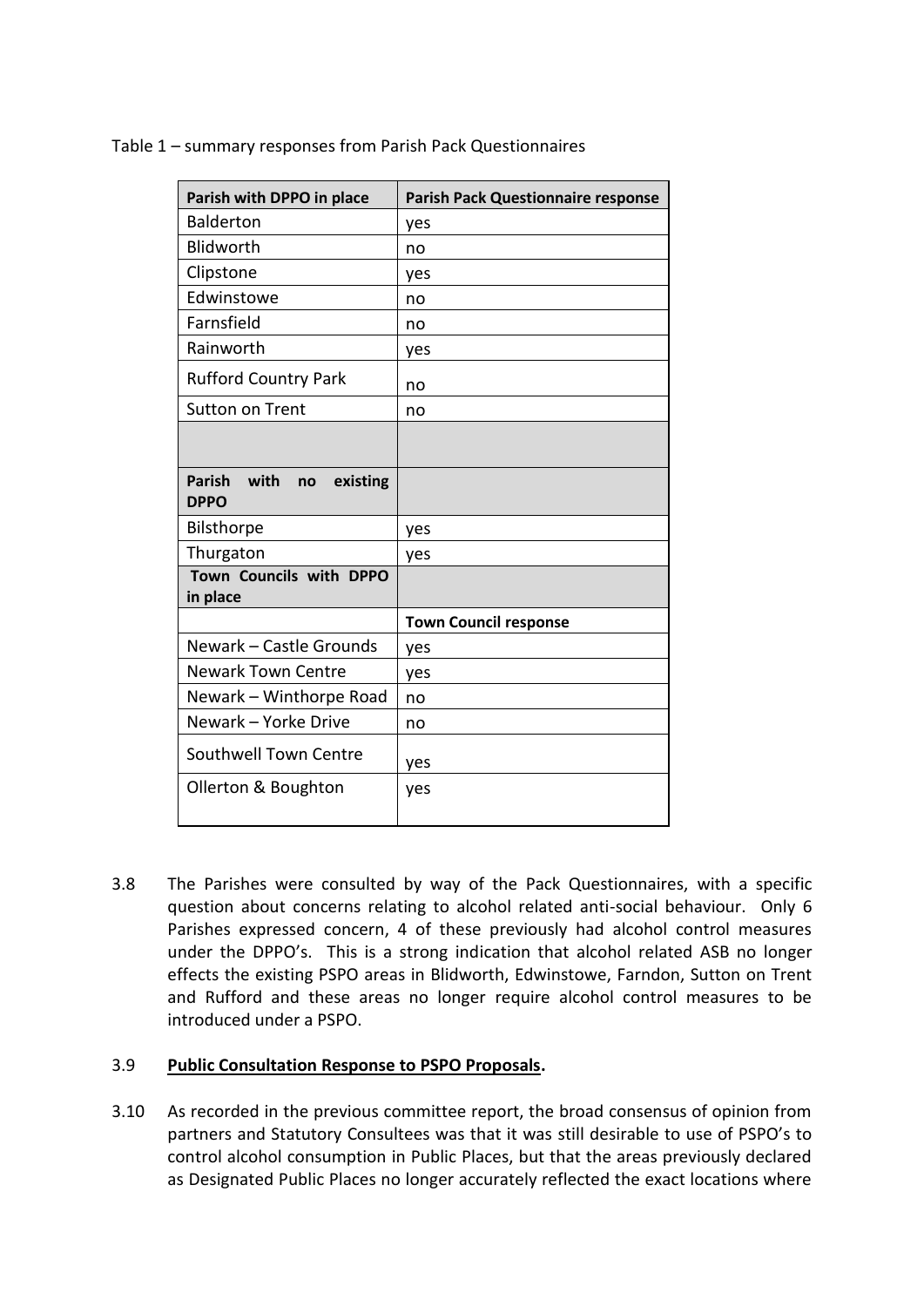Alcohol related ASB was reported to occur. As a result it was proposed to consult on the following by way of publicity in the press and by including the on the Councils, Consultations Web Page. Parish and Town Council responses are shown in **Appendix 4**.

- 3.11 **Public Space Protection Order Newark Town Centre**, shown as **Appendix 3** Option 1. Despite coverage on the ITV news, reports in the Newark Advertiser and placing the consultation document on the NSDC consultation web page, no additional comments have been received regarding the revised PSPO for Newark Town Centre. Pub watch meetings have been attended and the group support the revised scheme of PSPO controls as described as option 1. Framework representatives support the introduction of the scheme recognising that it runs in parallel to the person based interventions that they offer Street Drinkers within the district. The police inspector has also expressed support for the revised scheme to be introduced and enforced in line with NSDC's Fixed Penalty Notice Procedure and Officer Guidance.
- 3.12 **Public Space Protection Order Ollerton and Boughton Town Council**. Comments were made following discussions with the Town Clerk that although the police and crime commissioner statistics did not show alcohol related ASB to be significant across the whole of the Town Councils area of jurisdiction, hot spots remained in:
	- Central Park
	- Birch Road Play Area
	- Forest Road
	- Sherwood Drive Mill Field
	- White Water Road
	- Skate Park at the Energy Village

Furthermore the Community Safety Partnership supports the consideration of PSPO's in hot spot areas, if they are evidenced as being of concern to run in parallel with the Community Alcohol Project CAPS, Further consideration of PSPO's has been requested.

- 3.13 **Public Space Protection Order Southwell Town Council**: Comments were received from Southwell Town Council expressing concern that Alcohol related ASB continued to be a problem outside some public houses and in the park but did not report problems in other locations previously covered by their PSPO. No comments have been received from members of the public.
- 3.14 **Public Space Protection Order Balderton Parish Council**. Comments have been received expressing concern about increasing levels of ASB across the Parish including Alcohol related ASB in the locality of Coronation Park and Lakeside. The original control area, designated in 2008 as a DPPO included most of the borough. In recent conversations it has been requested that the use of a more geographically targeted PSPO be considered that seeks to address the broader issues of ASB within the Parish. No comments have been received from members of the public.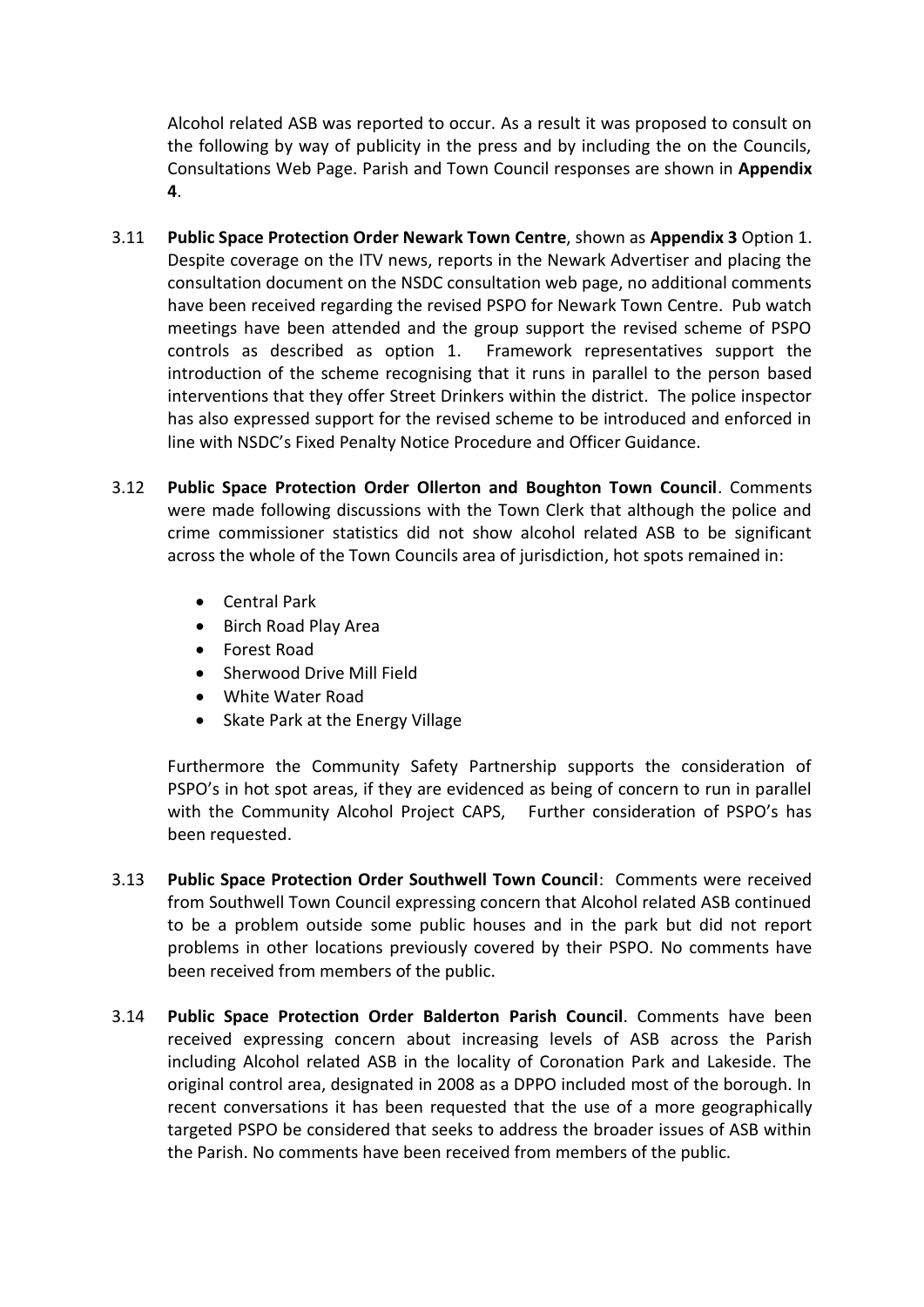- 3.15 **Public Space Protection Order Clipstone Parish Council**. Comments were received as part of the Parish Pack consultation indicating that alcohol related ASB, especially with young people continued to be an issue of concern. This is supported by the recently initiated community alcohol project, CAPS project being run in the Parish. Although PSPO powers target people over the age of 18, not juveniles under the age of 18, it is believed through discussion that a PSPO for alcohol would complement the CAPS project.
- 3.16 **Public Space Protection Order Rainworth Parish Council.** Comments were made requesting that the Rainworth Skate Park and Play area were considered for a PSPO. The ASB reported included drinking and drug related ASB. A geographically targeted PSPO at this location may be an alternative the historic PSPO.
- 3.17 **Additional Public Space Protection Orders** Alcohol related ASB was not reported as a problem by the following Parish Council's previously covered by a PSPO for Alcohol Control and no comments were received by independent members of the public. This includes the following Parishes / locations:
	- Blidworth
	- Fdwinstowe
	- **•** Farnsfield
	- Sutton on Trent
	- Rufford Country Park. Nottinghamshire County Council

# **4.0 Proposals**

4.1 It is proposed the terms of the PSPO are as follows:

An authorised officer of the council or police may ask a person who:

Is consuming or appears to be consuming alcohol in an area covered by the PSPO And

That person is causing or is likely to cause anti-social behaviour

To Cease drinking the alcohol and dispose of the alcohol, Or surrender the alcohol to the officer. Or immediately leave the area covered by the PSPO.

- 4.2 It is proposed that the fixed penalty level for all Public Space Protection Orders is set at £100.00 reduced to £75.00 if made within 14 days. This aligns the penalty level with that of similar environmental and ASB offences.
- 4.3 It is proposed that the Enforcement of PSPO's will be carried by Authorised officers of the council, supported in partnership by the police. The key role of the police will be to assist NSDC authorised officers in situations where the offender appears likely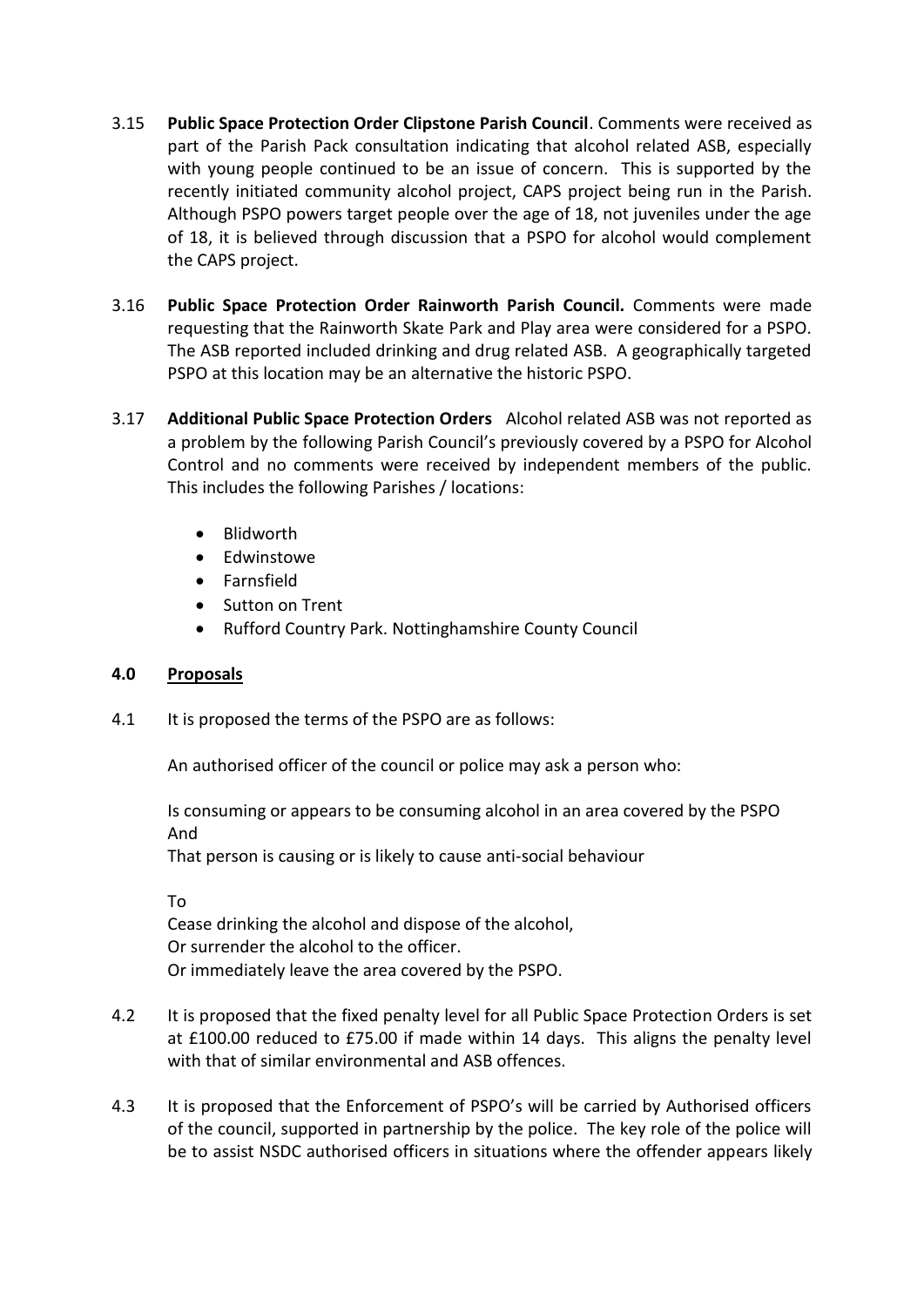to be obstructive or cause a breach of the peace. The police may also choose to refer cases to the Council where they have sufficient evidence of a breach of PSPO.

- 4.4 Enforcement will be carried out in line with NSDC's enforcement protocol, policies and procedures relating to the issue of Fixed Penalty Notices.
- 4.5 It is proposed that in line with the Council's FPN Enforcement Policy officers carry out full consultation with support agencies for people with known alcohol dependency before serving a FPN for a breach of PSPO, to allow consideration of alternative interventions.
- 4.6 That the previously declared DPPO's incorporated as PSPO's for
	- Blidworth
	- Edwinstowe
	- **•** Farnsfield
	- Sutton on Trent
	- Rufford Country Park. Nottinghamshire County Council

Be **revoked** and reconsidered in 12 months' time if complaints of alcohol related ASB reoccur.

- 4.7 That a Public Space Protection Order covering Newark Town Centre as shown as **Appendix 3** (Option 1) be approved.
- 4.8 The previously declare PSPO's as shown below be **revoked**
	- Newark Castle Grounds
	- Newark Town Centre
	- Newark Winthorpe Road
	- Newark Yorke Drive
- 4.9 That NSDC engages with the Town and Parish Councils of Southwell, Ollerton and Boughton, Balderton, Clipstone, Rainworth to revise the previous PSPO's to ensure that they are geographically targeted and declared in such a way as to address the individual behaviours that cause alarm, harassment or distress to those residing or visiting the area.

### **5.0 Equalities Implications**

5.1 The Equalities Impact Assessment has been completed. It is recognised that those with alcohol dependency may be adversely impacted. To mitigate any inequality and to ensure support is in place any individual who presents as being vulnerable, or who has previously been referred to LMAPS will be discussed at a case conference chaired by the Business Manager or Assistant Business Manager Public Protection, to establish the best course of action in both the interest of the public and in the interest of the individual concerned.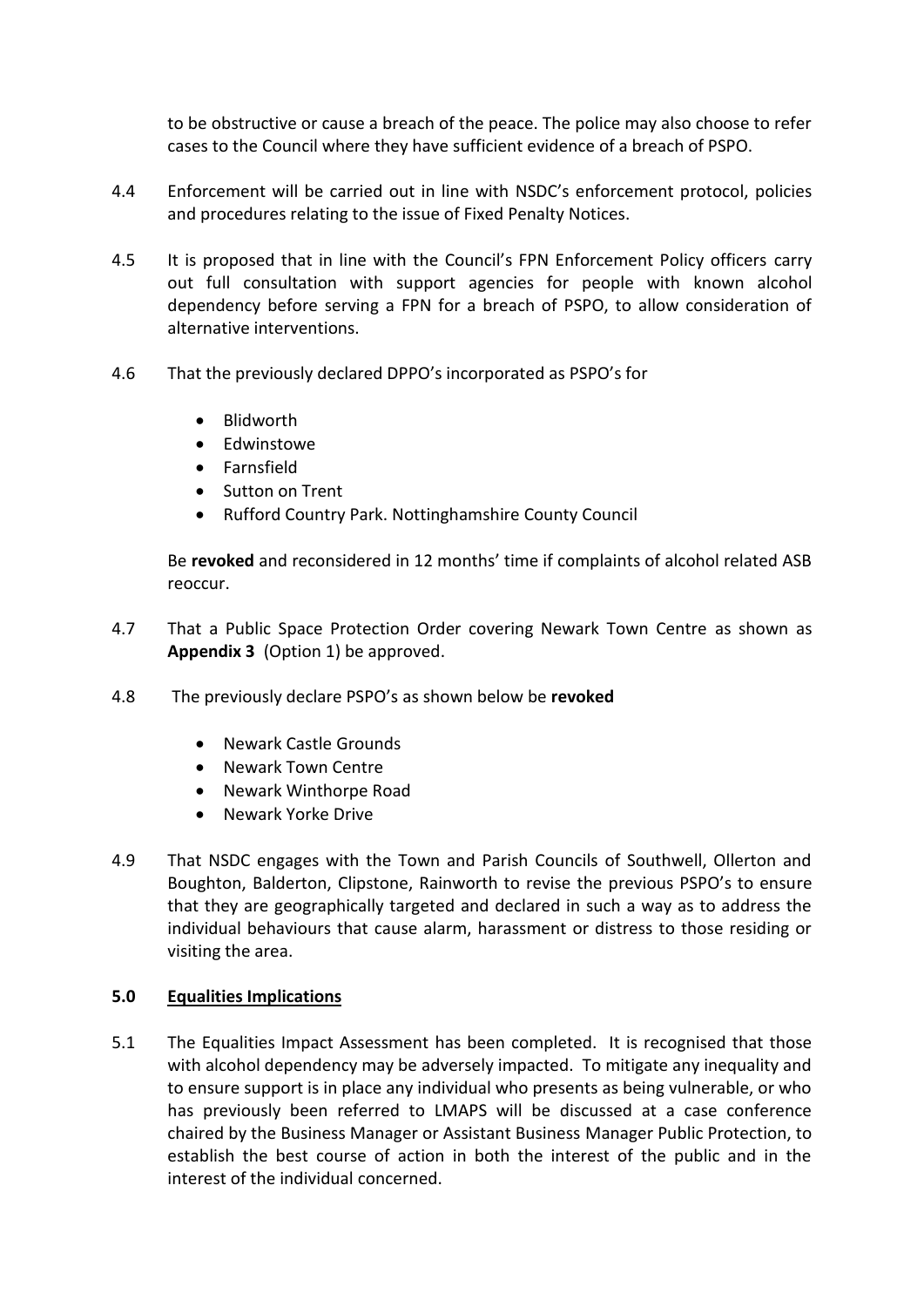# **6.0 Financial Implications** FIN19-20/6781

6.1 There will be a need to produce new signage with a possible cost of between £1,000 and £1,500. This will be met from the existing Repairs and Renewals scheme for signage.

## **7.0 Community Plan – Alignment to Objectives**

7.1 *Objective 2: Reduce crime and anti-social behaviour, and increase feelings of safety in our communities:* The proposed control will provide an enforcement tool to control drink related ASB.

### **8.0 RECOMMENDATION: that**

**(a) the terms of the PSPO are:**

**An authorised officer of the council or police may ask a person who:**

**Is consuming or appears to be consuming alcohol in an area covered by the PSPO And** 

**That person is causing or is likely to cause anti-social behaviour**

**To**

**Cease drinking the alcohol and dispose of the alcohol, Or surrender the alcohol to the officer. Or immediately leave the area covered by the PSPO;**

- **(b) the fixed penalty level for all Public Space Protection Orders is set at £100.00 reduced to £75.00 if made within 14 days;**
- **(c) the previously declared DPPO's incorporated as PSPO's for** 
	- o **Blidworth**
	- o **Edwinstowe**
	- o **Farnsfield**
	- o **Sutton on Trent**
	- o **Rufford Country Park. Nottinghamshire County Council**

**be revoked and reconsidered in 12 months' time if complaints of alcohol related ASB reoccur;**

- **(d) a Public Space Protection Order covering Newark Town Centre as shown as Appendix 3 (Option 1) be approved; and**
- **(e) the previously declare PSPO's as shown below be revoked**